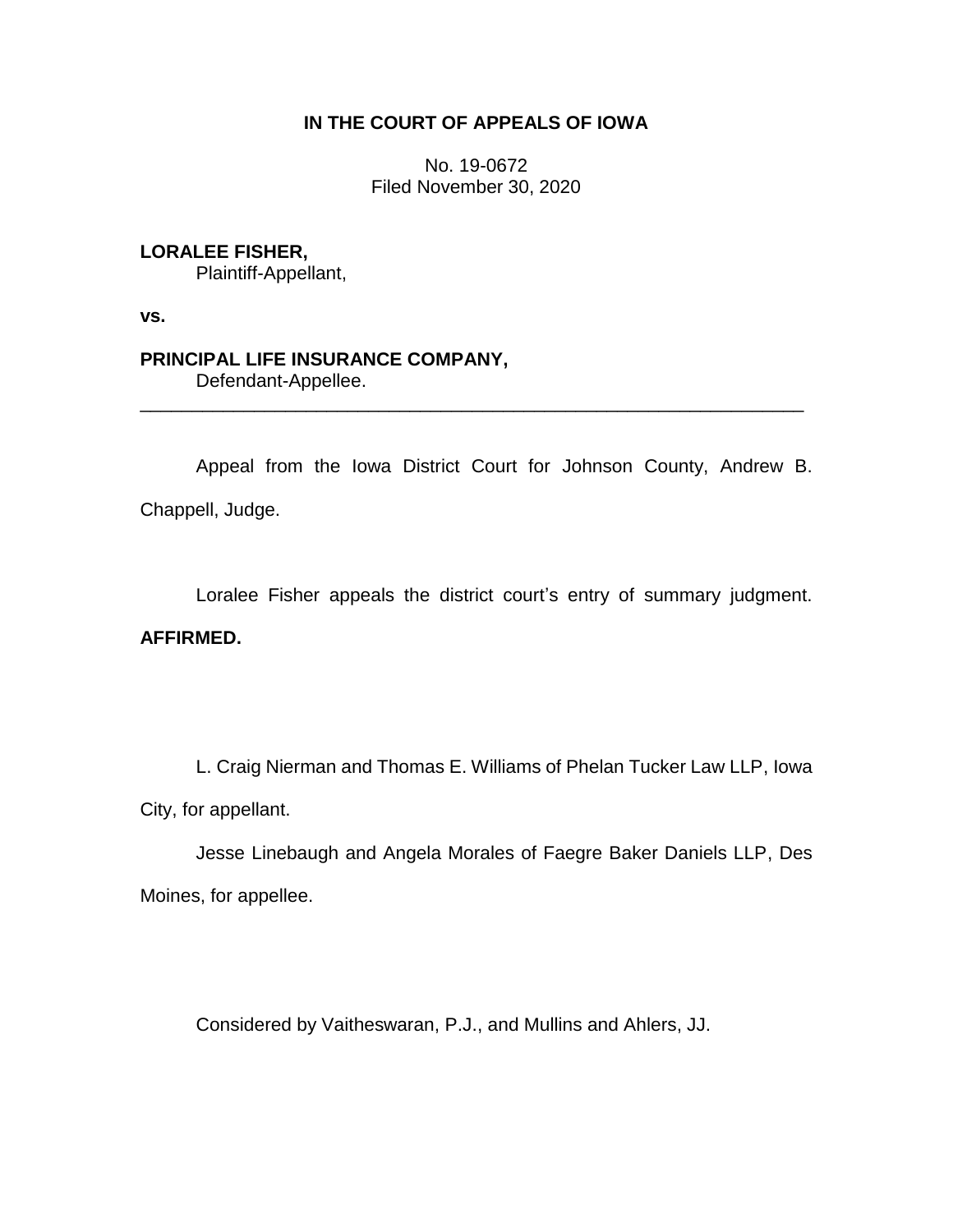### **VAITHESWARAN, Presiding Judge.**

The University of Iowa offered employees the chance to purchase insurance through Principal Life Insurance Company (Principal). During a period of open enrollment in 2017, employee Loralee Fisher purchased a dependent life insurance plan, making an initial premium payment of \$12.71 in late 2017. The policy did not require proof of good health. The effective date of the policy was January 1, 2018.

Fisher's husband was staying at a hospital on January 1, 2018. He died on January 2, 2018.

Fisher applied for death benefits under the policy. Principal denied the claim, reasoning that Fisher's husband "was in a period of limited activity when his coverage became effective, which means he wasn't eligible for [l]ife insurance benefits." Specifically, he "was under inpatient care from 12/30/17 through his date of death. His [l]ife coverage woul[d have] begun on 1/1/18. Since he was hospital confined on this date, he was not eligible for the coverage."

Fisher filed an internal appeal, in which she asserted that if "Mr. Fisher was not eligible for the coverage and/or policy never took effect," the premium she paid "should have been refunded to her." In her view, because Principal "took and kept for more than three months the premium for a policy that never existed," the company "waived all rights to deny coverage." Principal denied the appeal.

Fisher sued Principal, alleging the company breached its contract, waived its right to rescind the policy, and acted in bad faith. She later amended the petition to add a claim of "reasonable expectations." Principal moved for summary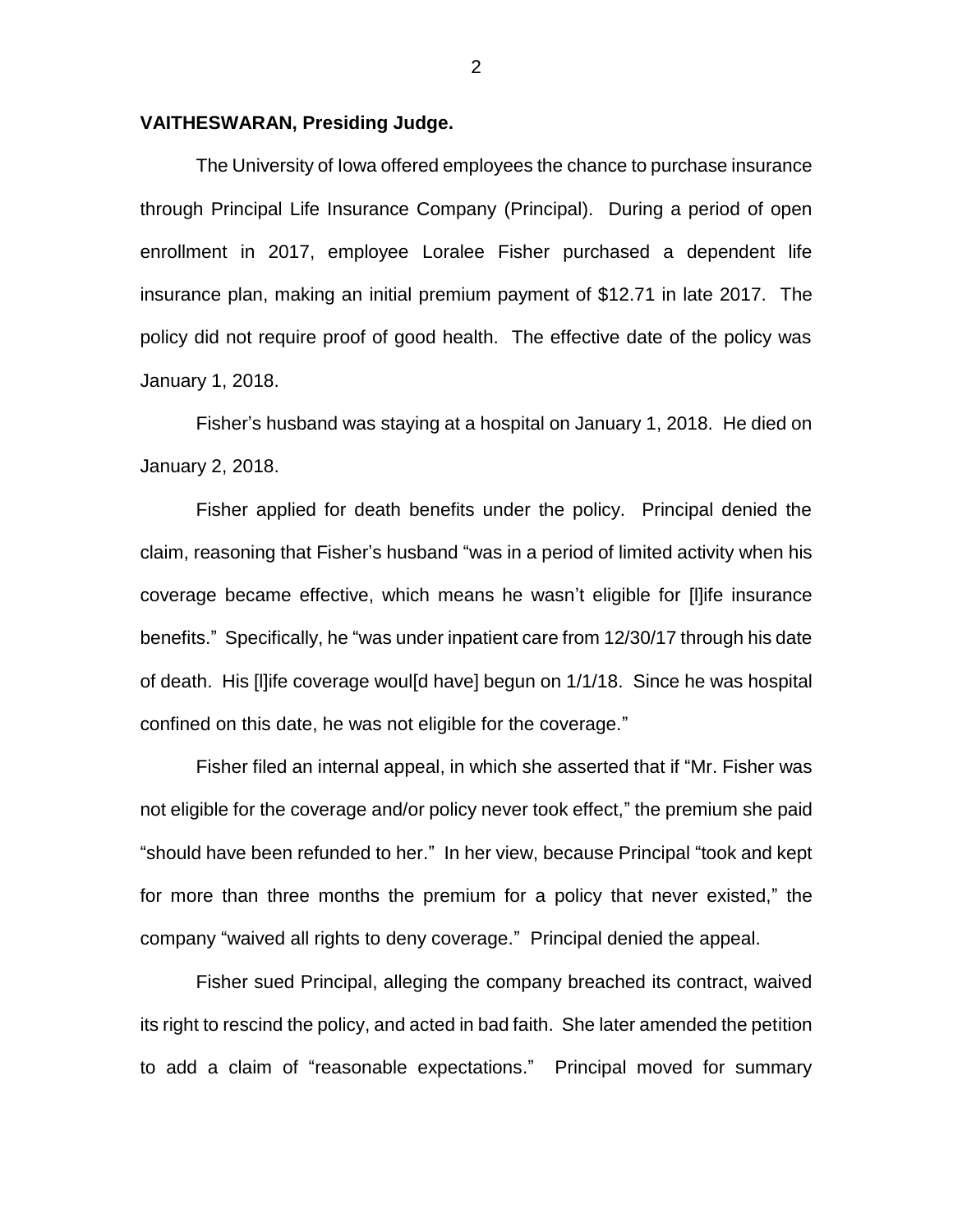judgment. Following a reported hearing, the district court granted the motion on all four claims. Fisher appealed.

### *I***.** *Breach of Contract*

As noted, Fisher signed up for life insurance during her employer's open enrollment period. The insurance policy authorized open enrollment, as follows: "An Open Enrollment Period will be available for any Member or Dependent every year who . . . failed to enroll . . . during the first period in which he or she was eligible to enroll; or during any previous Open Enrollment Period." The policy provided "[t]he effective date for any such individual requesting insurance during the Open Enrollment Period" was to "be the Policy Anniversary that next follows the date of completion of the Open Enrollment Period." "No Proof of Good Health [would] be required for Member or Dependent insurance purchased during the Open Enrollment Period."

As also noted, Principal's denial of Fisher's death-benefit claim turned on the fact that her husband was in a "period of limited activity." The policy defined that phrase as "[a]ny period of time during which a person is . . . confined in a Hospital for any cause or confined in a Nursing Facility." A provision on "Dependent Life Insurance" referred to the period of limited activity, as follows:

If a Dependent spouse or Domestic Partner is in a Period of Limited Activity on the date Dependent Life Insurance . . . would otherwise be effective, such insurance . . . will not be in force for that Dependent spouse or Domestic Partner until the Period of Limited Activity ends.

Fisher argues the "the period of limited activity condition" did not apply to "policies purchased during an open enrollment period." The district court thoroughly addressed her argument as follows:

3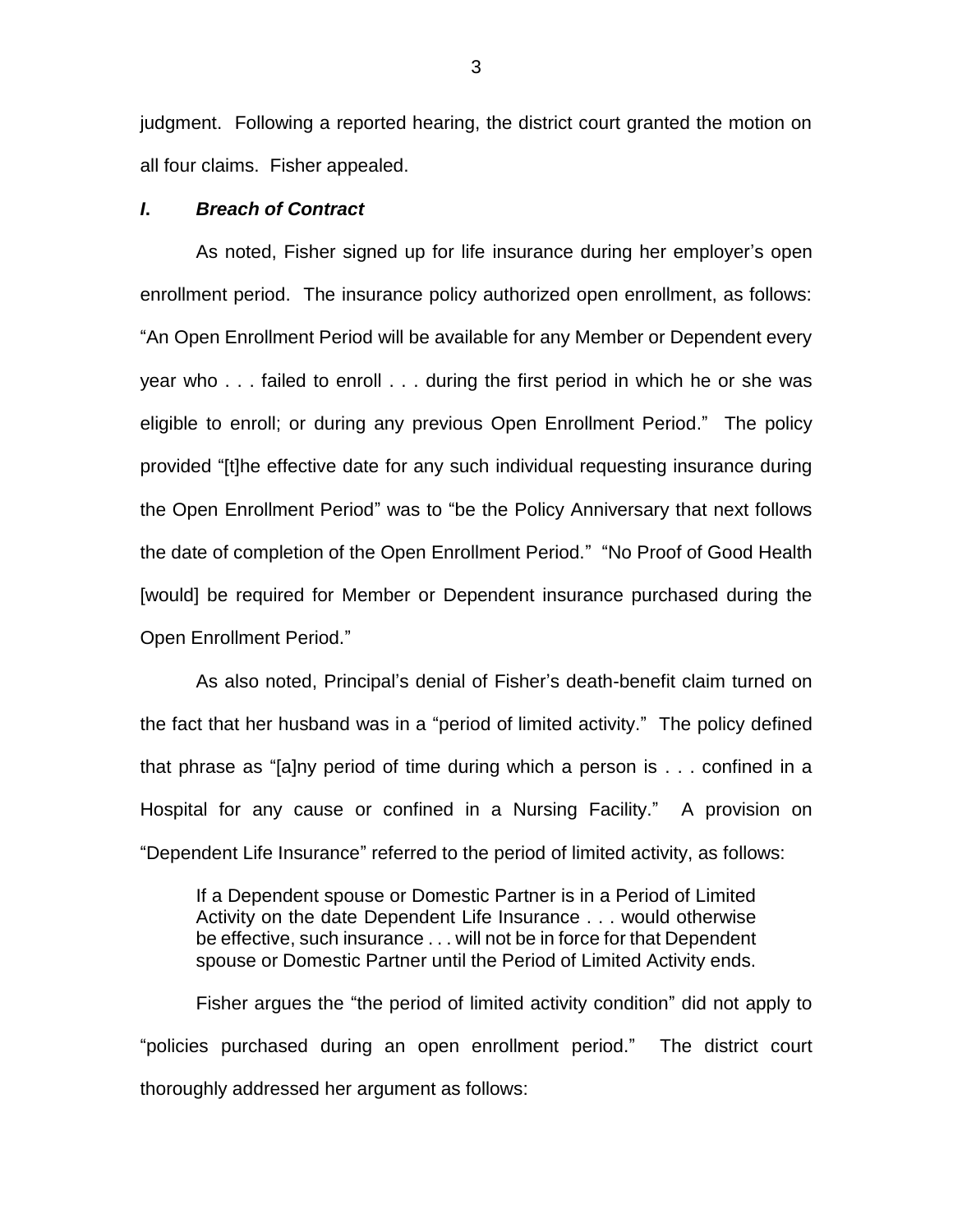While it is true that the policy was slated to go into effect on January 1, 2018, the language of the policy does not exempt the new policyholder from the terms of the insurance originally signed up for. The Period of Limited Activity requirement was still in effect. The clear intent of this requirement is to delay the effective date, here January 1, 2018, until the insured is no longer hospitalized. Because Mr. Fisher was hospitalized (in a Period of Limited Activity) on January 1st, the effective date of the policy was delayed. Plaintiff also points to the language exempting the new policyholder from the Proof of Good Health requirement as evidence that the new policyholder is also exempt from the Period of Limited Activity requirement, but these are different provisions; exemption from the Proof of Good Health requirement is not exemption from the Period of Limited Activity requirement.

. . . Plaintiff argues that the absence of cross-references to the Period of Limited Activity requirement in the Open Enrollment article is a source of ambiguity because such cross-references are present in [other parts of the policy]. . . .

These cross-references, however, are necessary to impose the Period of Limited Activity requirement on Member Life Insurance, but are not necessary to impose the Period of Limited Activity requirement on Dependent Life Insurance. . . . Absent these [crossreferences], the Period of Limited Activity requirement would not apply as it does not exist within the Member Life Insurance article. In contrast, the Period of Limited Activity requirement is integrated into Dependent Life Insurance—inclusion of the requirement in the Open Enrollment article would be redundant. In other words, the insurance policy need not cross-reference the Period of Limited Activity requirement to impose it on Dependent Life Insurance provisions because Dependent Life Insurance is already subject to said requirement . . . .

Plaintiff's [next] argument for interpretation of the contract in her favor is that section headings and sub-headings within the contract support [Mr.] Fisher's exemption from the Period of Limited Activity requirement. . . . But nothing in the section headings suggest an alteration to the terms of the Dependent Life Insurance at issue here. The Period of Limited Activity requirement is part and parcel to the Dependent Life Insurance article; this requirement is an integral part of the product Plaintiff purchased. Indeed, the product Plaintiff purchased during Open Enrollment was "Dependent Life Insurance" which is described in the correspondingly titled "Dependent Life Insurance" article. Therefore, the section headings do not alter the terms of the Dependent Life Insurance or give rise to any ambiguity therein.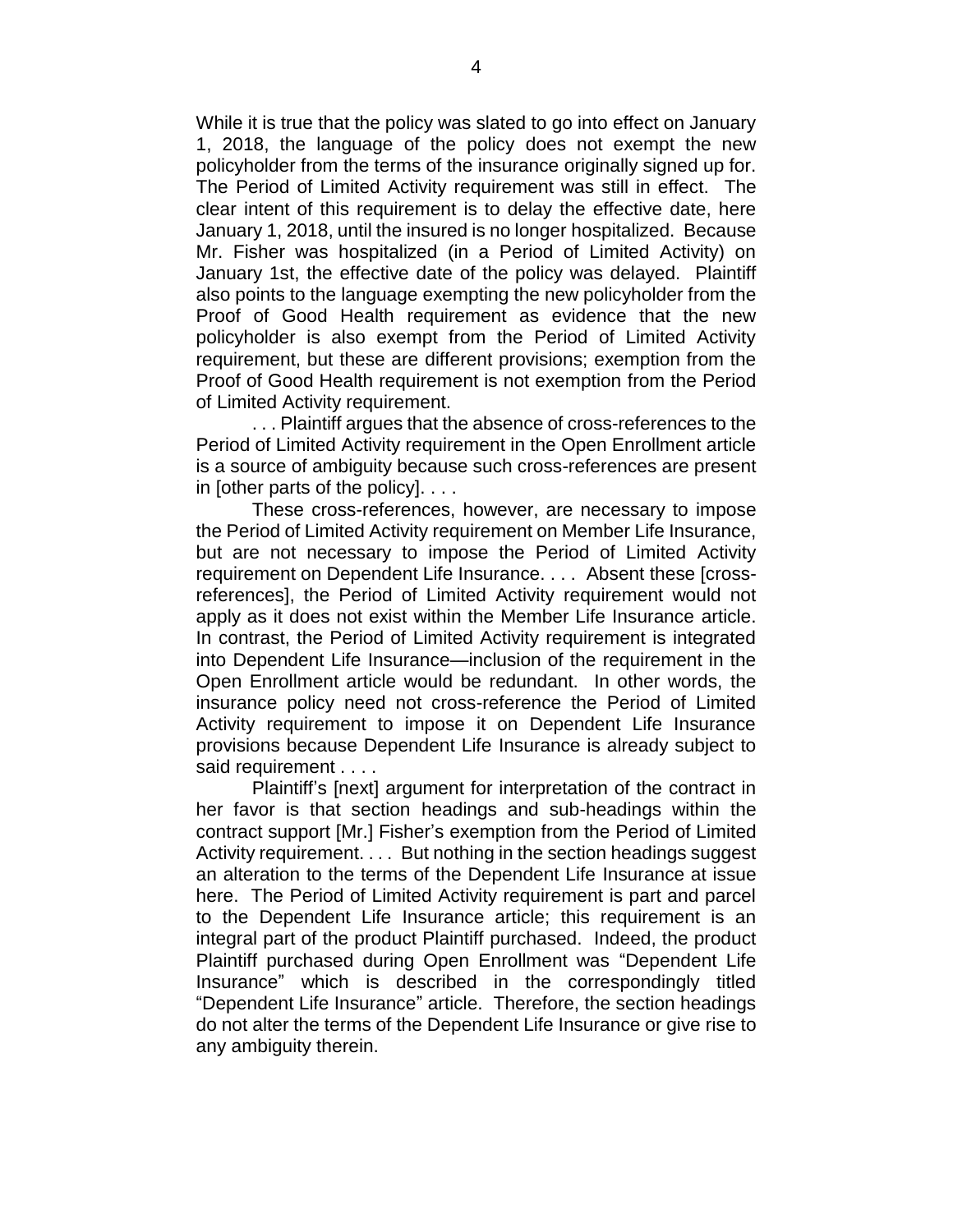The court determined the policy language was "unambiguous" and Fisher could not "prevail on her breach of contract claim." We discern no error in the district court's comprehensive analysis. *See Boelman v*. *Grinnell Mut*. *Reinsurance Co*., 826 N.W.2d 494, 501, 503–04, 507 (Iowa 2013) (using an "errors at law" standard for interpretation of an insurance policy and review of a summary judgment ruling; reading the policy "as a whole" and finding it "unambiguous"; and concluding the policy did "not provide coverage as a matter of law"). We affirm the court's grant of summary judgment to Principal on Fisher's breach-of-contract claim.

### *II. Reasonable Expectations*

"The reasonable expectations doctrine 'is a recognition that insurance policies are sold on the basis of the coverage they promise.'" *Id*. at 505 (citation omitted). "[T]he doctrine is carefully circumscribed." *Id*. at 506. "The doctrine is only invoked when an exclusion '(1) is bizarre or oppressive, (2) eviscerates terms explicitly agreed to, or (3) eliminates the dominant purpose of the transaction.'" *Id.*  (citation omitted). "For the doctrine to apply, a prerequisite must first be satisfied. '*[T]he insured* must prove circumstances attributable to the insurer that fostered coverage expectations or show that the policy is such that an ordinary layperson would misunderstand its coverage.'" *Id.* (citation omitted). "[M]ost courts apply the doctrine of reasonable expectations as an interpretive tool where the language of a policy is deemed ambiguous," but the doctrine also has been applied "in its broader meaning as an independent and fundamental approach to insurance policy interpretation." *Rodman v*. *State Farm Mut*. *Auto*. *Ins*. *Co*., 208 N.W.2d 903, 906 (Iowa 1973).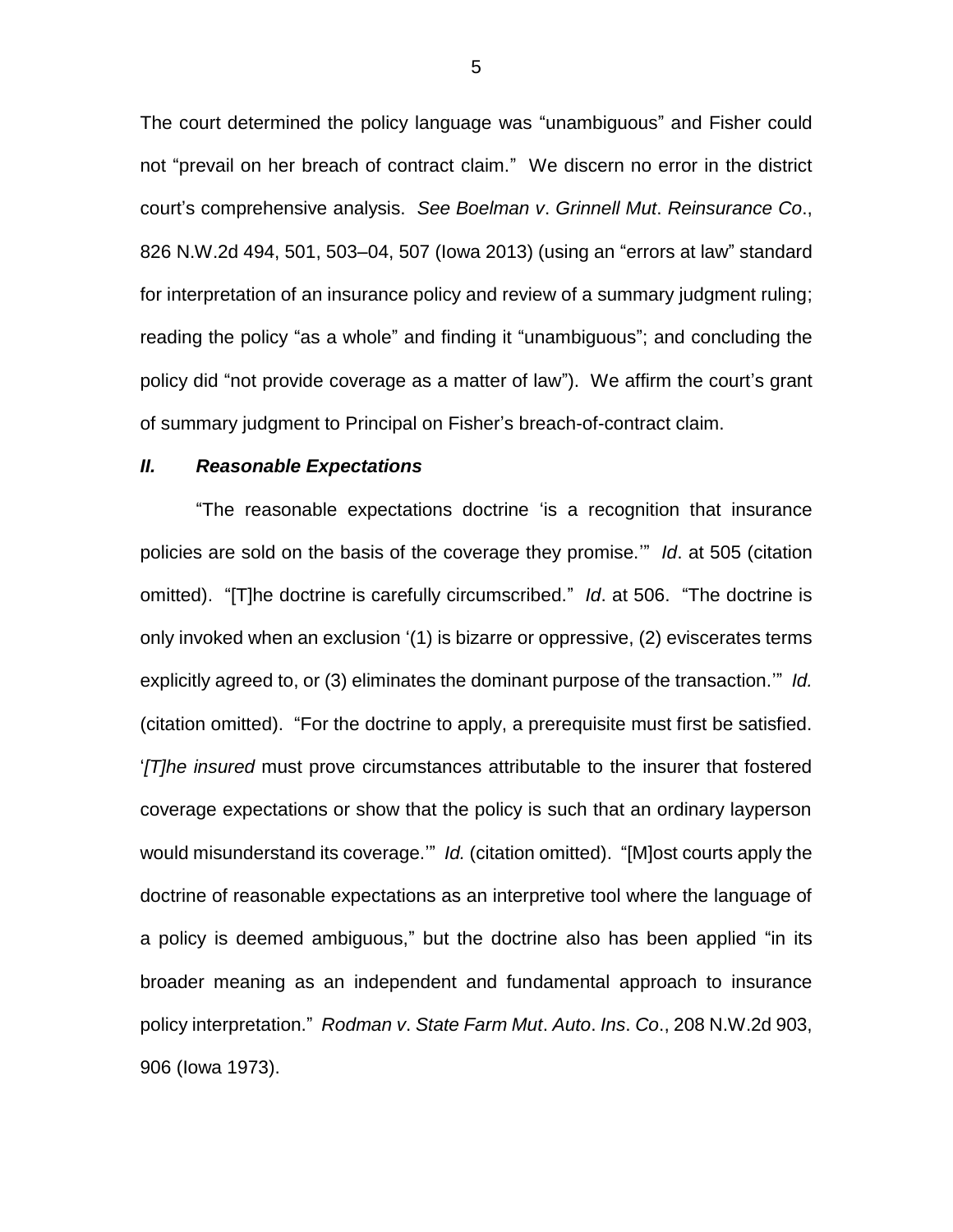Fisher contends a reasonable person "would interpret the [p]olicy in such a way as to expect that no conditions would exist to limit the effective date of a policy purchased during the open enrollment period." The district court's analysis of the breach-of-contract claim essentially resolves this argument. The policy unambiguously incorporated the period of limited activity into dependent insurance policies purchased during the open enrollment period, and an ordinary layperson would not have misunderstood its applicability.

Fisher next contends it was her understanding "based upon the information provided to her during the open enrollment period, that the policy would be effective as of January 1, 2018." She asserts "Principal did not provide any information that there could be any circumstances that would cause the policy not to be effective on January 1, 2018." In fact, the policy itself provided the necessary information, and Fisher does not attest Principal made contradictory representations. *Cf*. *Grinnell Mut*. *Reinsurance Co*. *v*. *Voeltz*, 431 N.W.2d 783, 789 (Iowa 1988) (holding insurance company to its "manifested intent" and concluding "there was an agreement in accordance with what the [insured] reasonably expected").

We conclude the district court did not err in granting Principal's motion for summary judgment on Fisher's reasonable-expectations claim.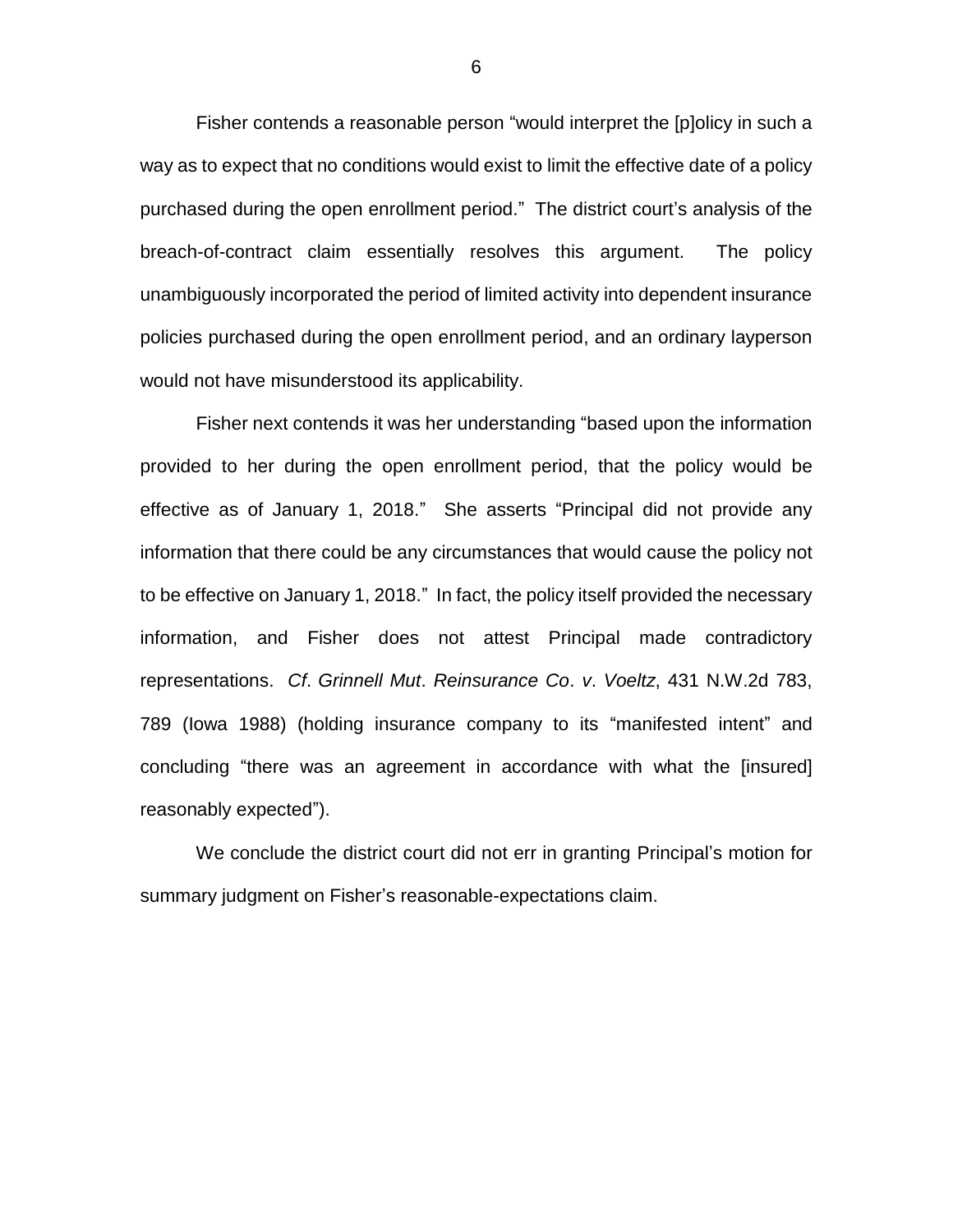### *III. Waiver*

 $\overline{a}$ 

Fisher contends Principal's retention of the premium she paid in December 2017 constituted a waiver of the "period of limited activity" policy condition.<sup>1</sup> "The [waiver] theory applies where a party, knowing of an enforceable right, neglects enforcement for such a length of time that the law implies its waiver or abandonment." *Rubes v*. *Mega Life & Health Ins*. *Co*., 642 N.W.2d 263, 272 (Iowa 2002) (citing *Westfield Ins*. *Cos*. *v*. *Econ*. *Fire & Cas*. *Co*., 623 N.W.2d 871, 880 (Iowa 2001)). "[T]he doctrine of waiver or estoppel cannot be successfully invoked to create a liability for benefits not contracted for at all." *Westfield Ins*. *Cos. v*. *Econ*. *Fire & Cas*. *Co*., 623 N.W.2d 871, 879 (Iowa 2001) (quoting *Pierce v*. *Homesteaders Life Ass'n*, 272 N.W. 543, 546 (Iowa 1937)).

After citing this precedent, the district court stated:

In Plaintiff's case, as decided above, the terms of the contract unambiguously established the effective date of the insurance policy, the date from which Principal would be liable, as either January 1, 2018, or the first day thereafter on which Mr. Fisher was not in a Period of Limited Activity. Principal's retention of the \$12.71 premium for several months during the internal appeal process amounts only to retention during a period of "unresolved litigation" comparable to that in *Rubes*. The factual distinction between this case, *Pierce*, and *Rubes* (that Fisher's life insurance claim came to fruition before the effective date while the plaintiffs' claims in *Pierce* and *Rubes* came to fruition after they were no longer insured) is of no legal consequence; all that is important is that at the time the claim allegedly accrued none of the plaintiffs were actually insured under their respective policies.

The only proverbial "wrinkle" in this case is that after the premium had been refunded, a Principal employee emailed UI requesting that the premium once again be deducted from Fisher's pay—although the premium was refunded for a second time. Principal claimed in an email to the UI that this was the product of

<sup>&</sup>lt;sup>1</sup> Fisher asserts the premium was not finally refunded until October 2018. Principal clarifies that the sum was refunded in July 2018 but again deducted from Fisher's August paycheck before being refunded a second time.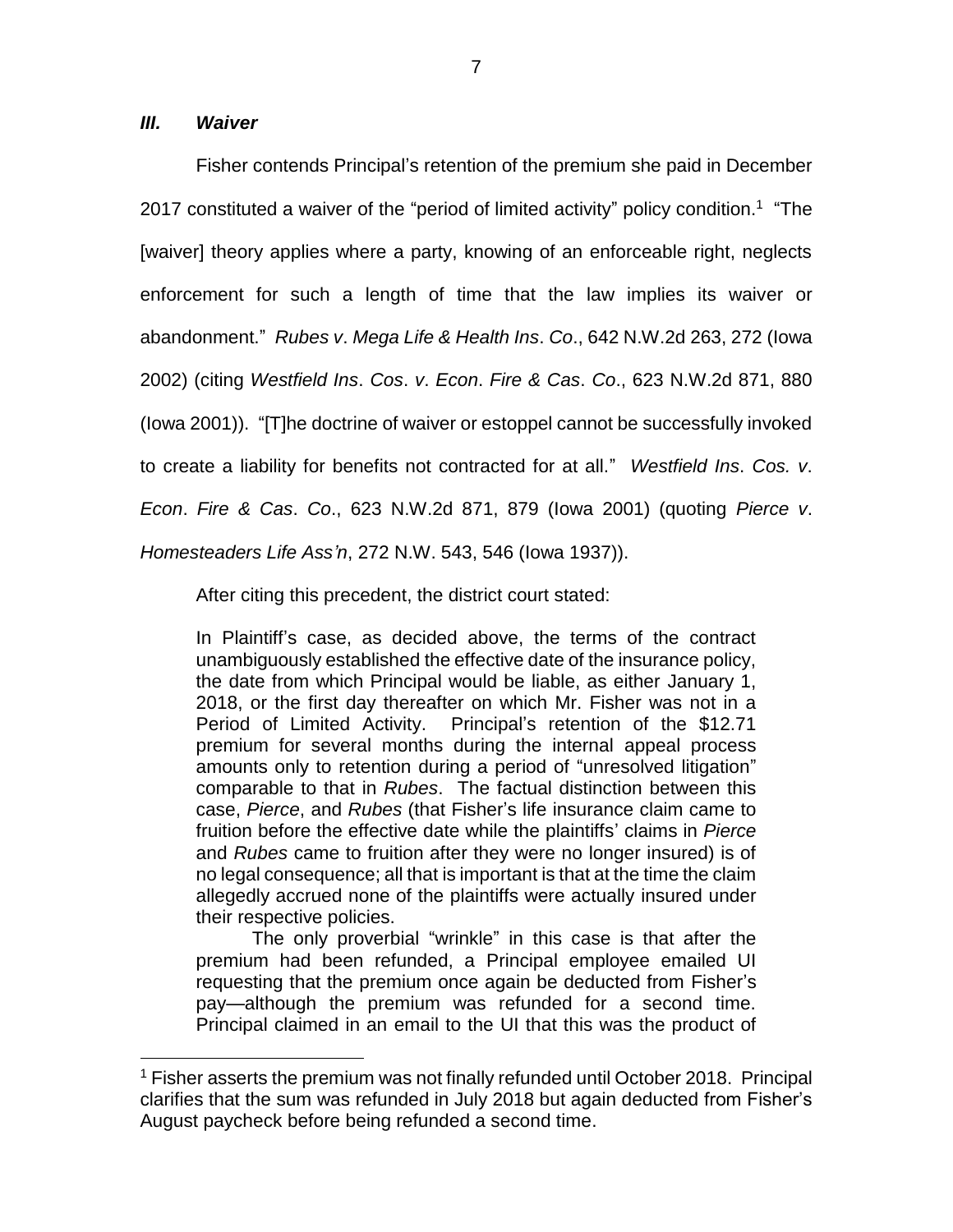confusion surrounding a botched attempt to settle this litigation. Whatever it was, there is no evidence in the record to indicate that this second deduction and refund was a manifestation of Principal's intent to waive its right to defend this litigation. . . . Principal cannot be said to have neglected enforcement of its right "for such a length of time that the law implies its waiver or abandonment." *Rubes*, 642 N.W.2d [at] 272.

On Fisher's motion for reconsideration, the district court succinctly recapped why

the waiver argument failed. Citing *Pierce*, the court stated:

Applied here, the parties did not contract for life insurance benefits that would go into effect while the insured was in a period of limited activity. In fact, the opposite is true; the provisions of the insurance contract prevented coverage from going into effect while the insured was in a period of limited activity.

We discern no error in the court's thorough analysis of the waiver issue.

Notably, the court addressed and distinguished an opinion cited by Fisher in support of a contrary conclusion. *See Mettner v*. *Nw. Nat'l Life Ins*. *Co*., 103 N.W. 112, 114 (Iowa 1905). There, the court stated, "Receipt and retention of premiums after forfeiture [of a policy] is a waiver thereof." *Id*. The *Mettner* court found that an insurance company offered "no excuse for the retention of" premiums; and the plaintiff had a "right to assume [the company] had waived its right" to forfeit the policy. *Id*. Although *Mettner* supports Fisher's waiver argument, we agree with the district court that "more recent case law" holds policy defenses will not be waived where premiums are retained during a period of litigation. *See Rubes*, 642 N.W.2d at 272. As for another opinion cited by Fisher in the district court—*Viele v*. *Germania Insurance Co.*, 26 Iowa 9, 23 (1868)—the supreme court there held "the evidence does not establish such a state of facts as amounts to a waiver of the forfeiture, or an estoppel on the company, or a reinstatement, renewal or revival of the policy."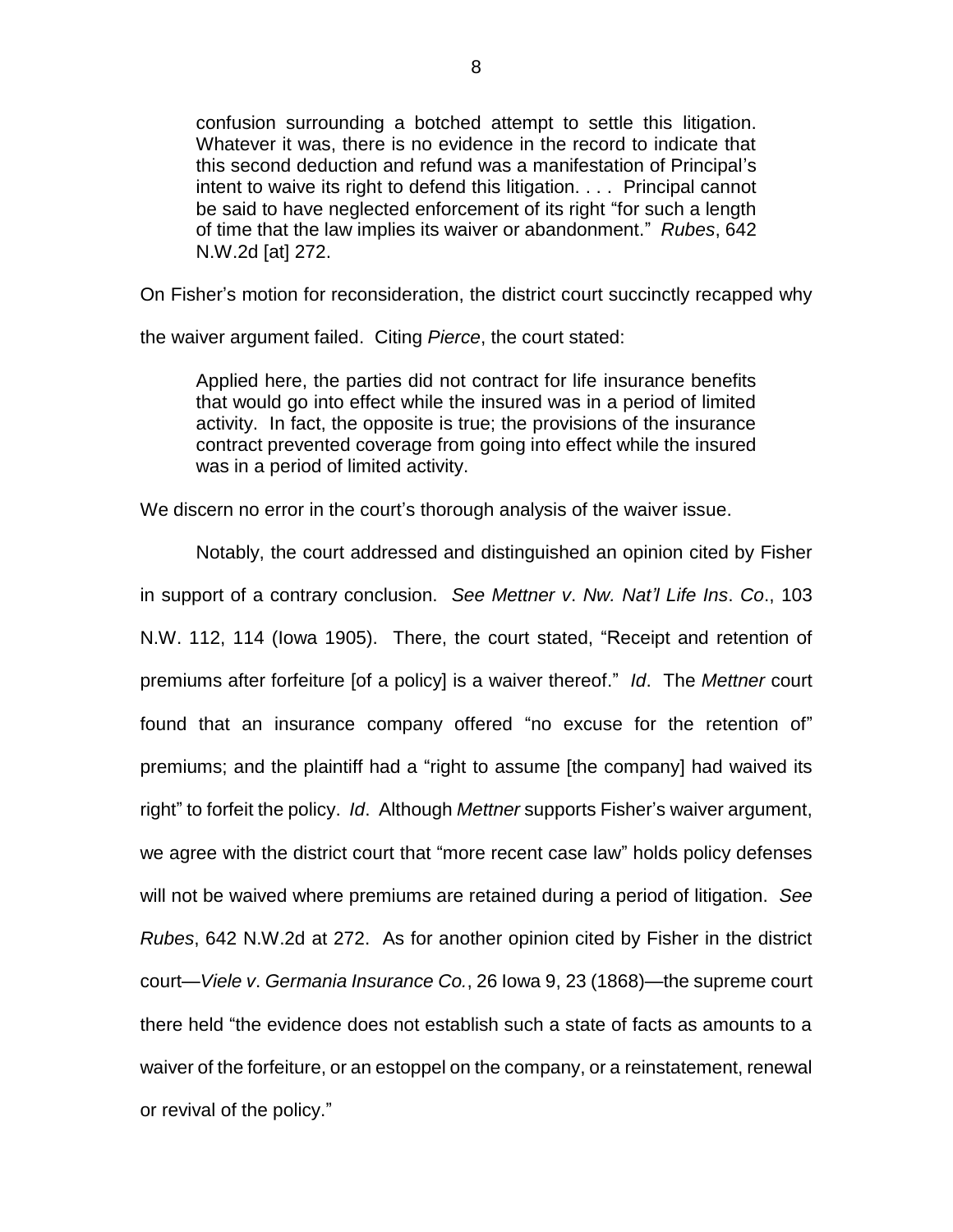We are left with *McDonald v*. *Equitable Life Assurance Society*, 169 N.W. 352 (Iowa 1918), an opinion Fisher cites for the proposition that an unreasonable delay in refunding a premium will result in waiver of the right to deny coverage based on a policy condition. There, the court stated, "[I]f the company so acts in the premises that the insured as an ordinarily reasonable person is led to believe that it waives the condition or waives the forfeiture, the courts will be prompt to declare the waiver effectual." *McDonald*, 169 N.W. at 355. The court stated a jury reasonably could have found that an agent of the insurer gave an insured more time to send in a premium payment. *Id.* at 357. Based on that finding, the court reversed a directed verdict in favor of the insurance company. *Id*.

In this case, Principal did not waive its right to rely on the "period of limited activity" provision. Principal cited the provision from the outset. We conclude the district court did not err in granting Principal's summary judgment motion on the waiver claim.

#### *IV. Bad Faith*

"To show a claim for bad faith, a plaintiff must show the absence of a reasonable basis for denying benefits of the policy and defendant's knowledge or reckless disregard of the lack of a reasonable basis for denying the claim." *Dolan v*. *Aid Ins*. *Co*., 431 N.W.2d 790, 794 (Iowa 1988). As discussed, Principal relied on the unambiguous language of the dependent life insurance provision and its incorporation of the "period of limited activity" requirement. Fisher failed to establish that the company's reliance on that provision was unreasonable as a

9